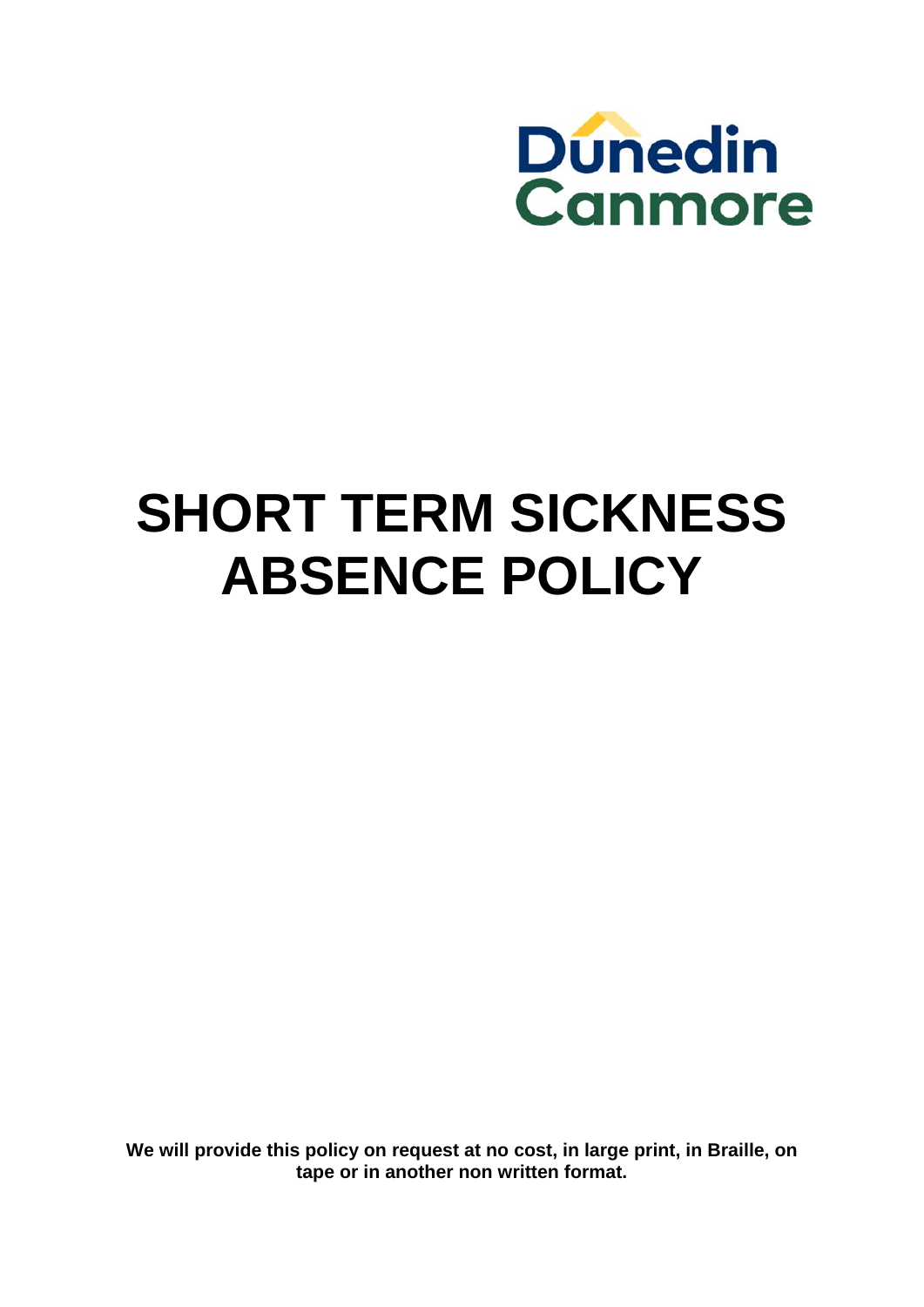# **Short Term Sickness Absence**

Dunedin Canmore aims to encourage its employees to maximise their attendance at work while recognising that, from time to time, they will be unable to come to work for short periods due to sickness. Other procedures are in place to deal with long term absence and time off work for other reasons.

While Dunedin Canmore understands there will be some short-term sickness absence, it must also pay due regard to its business needs. If an employee is persistently absent from work, this can damage efficiency and productivity, and place additional work on the employee's colleagues. By implementing this procedure, Dunedin Canmore aims to strike a reasonable balance between the pursuit of its business needs and the genuine needs of employees to take occasional short periods of time off work because of sickness.

#### **Reporting Absence**

If an employee is unable to attend work they must contact their Line Manager (or agreed alternative) at least one hour (Hostel employees at least two hours if on an early shift and four hours if on back or night shift) before the normal start time, on the first day of absence, giving full medical reasons for non‐attendance, the anticipated date of return (if known) and any deadlines or work issues which might be affected by their absence.

Employees should contact their Line Manager by telephone. Only if it is impossible to make contact personally a message may be passed by a relative or friend. Texting, voicemails, emailing and/or faxing Line Managers to inform them of absence is not acceptable.

If an employee is sent home during a working day or requests to go home as a result of sickness, having worked less than half a shift, that day will count as a full day of absence and a half day will be recorded for leaving work during the last half of their shift.

The Line Manager should record the absence when an employee is unable to come to work due to sickness. This includes when the call was made, reason for the absence and how long the employee expects to be absent.

# **Maintaining Contact**

The employee must keep their Line Manager advised on a daily basis if their absence continues. If an employee anticipates being absent for more than three consecutive days, they must agree a time to contact their Line Manager to provide an update.

If the employee fails to keep in touch, Dunedin Canmore reserves the right to initiate and maintain contact with them.

#### **Self‐Certification and Fitness for Work certificates**

If the illness lasts less than seven days, the employee will need to complete a self‐certificate, which will be completed at the return to work interview.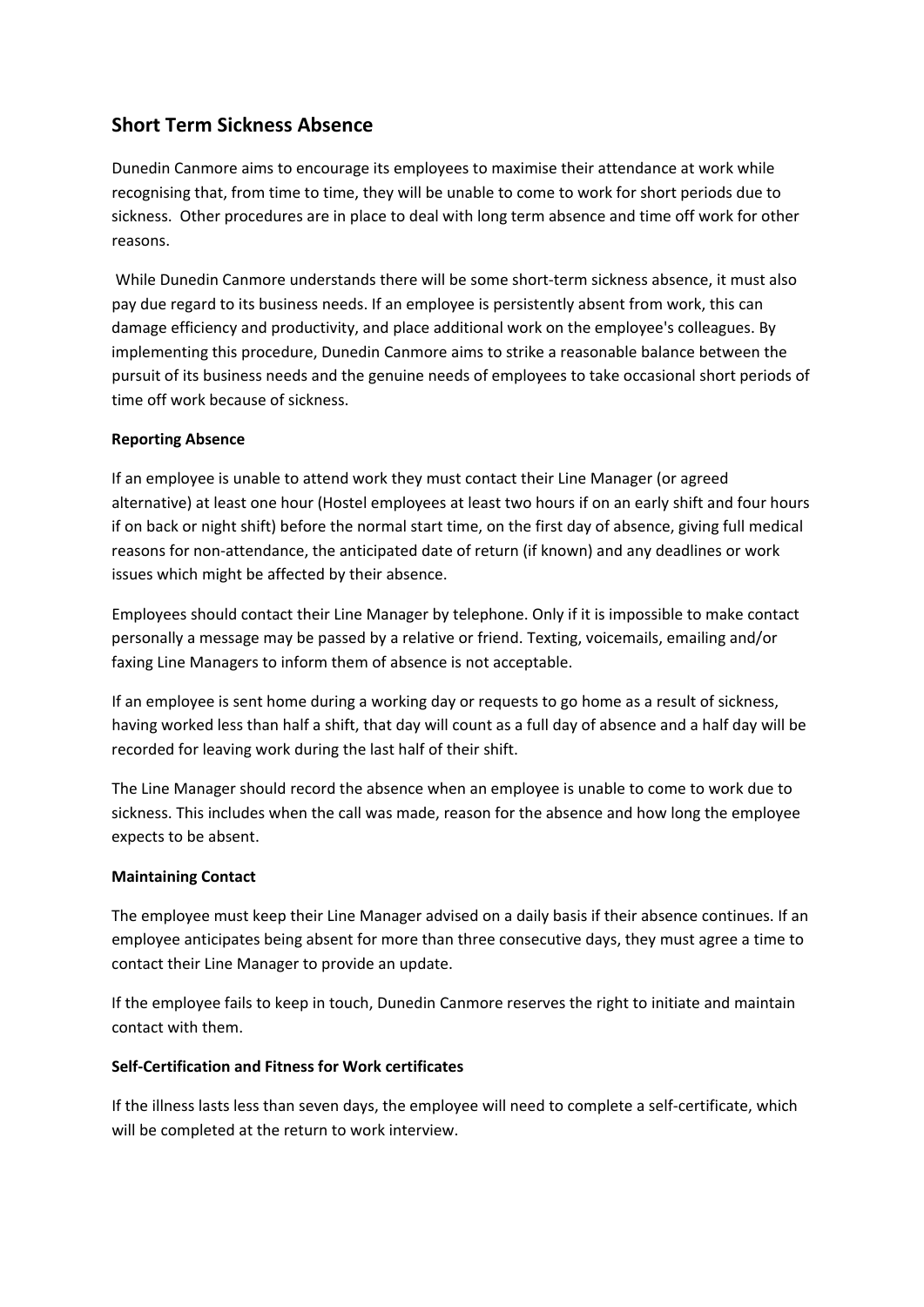If the illness lasts eight or more consecutive days, the employee will need to obtain a Statement of Fitness for Work Certificate (or Fit Note) from their GP or Hospital Medical Certificate (as appropriate) and pass to the Line Manager immediately upon receipt and not retained until they return to work. This also applies to subsequent certificates that may be issued. The Statement of Fitness for Work must cover the whole period of absence.

The "Fit Note" allows the doctor to advise if the employee is 'unfit for work' or 'may be fit for some work'. GPs now have to advise on fitness for work in general rather than fitness for the employee's specific job.

If Dunedin Canmore specifically requests a "fit note" for a period of sickness absence not exceeding seven days, the employee will be reimbursed for the cost if it has to be obtained privately.

# **Return to work**

Line Managers will conduct a "return‐to‐work interview" each time an employee returns following a short-term absence, to discuss the reason for the absence in a fair and factual way.

This will alert the employee that their absences are being monitored and may deter future casual absences. The Line Manager should be supportive towards the employee and, where appropriate, identify ways to assist the employee to improve his/her attendance in the future.

Use the return‐to‐work interview forms:

- to welcome the employee back, check they are well enough to resume duties, focus on their value to your business and update them on any changes.
- if they have a Fit Note, to discuss the details. If it says 'may be fit for some work', you will need to discuss a new working arrangement. For example, if it says the employee must avoid lifting, you might be able to get them to do more administrative duties until they are feeling better.
- to get a better understanding of their problem. They may tell you, for example, that their sickness is a result of them being run-down through having to care for an elderly relative or through stress caused by bullying at work. If being a carer is the root of the problem, see if they have any ideas for overcoming it so it does not affect their work, or you could make suggestions. If the root cause is bullying, you need to discuss it with them and then consider your next move. But deal with these matters ‐ they are only likely to recur if you don't.
- In cases where there is room for improved attendance, an employee must be told what is expected and the likely consequences if this does not happen. They should also be told if their level of absence is putting their job at risk.
- If the latest absence means the employee's absence levels are approaching the trigger points where formal action will be taken, the Line manager should confirm the meeting taking place is the informal disciplinary procedure. The Line Manager should also confirm any further absences may lead to the formal disciplinary process being invoked.
- Ask the employee to complete and sign a self-certification form at the meeting.
- Complete the RTW interview form.

Contact the Employee Relations team for advice and guidance at any stage of the process.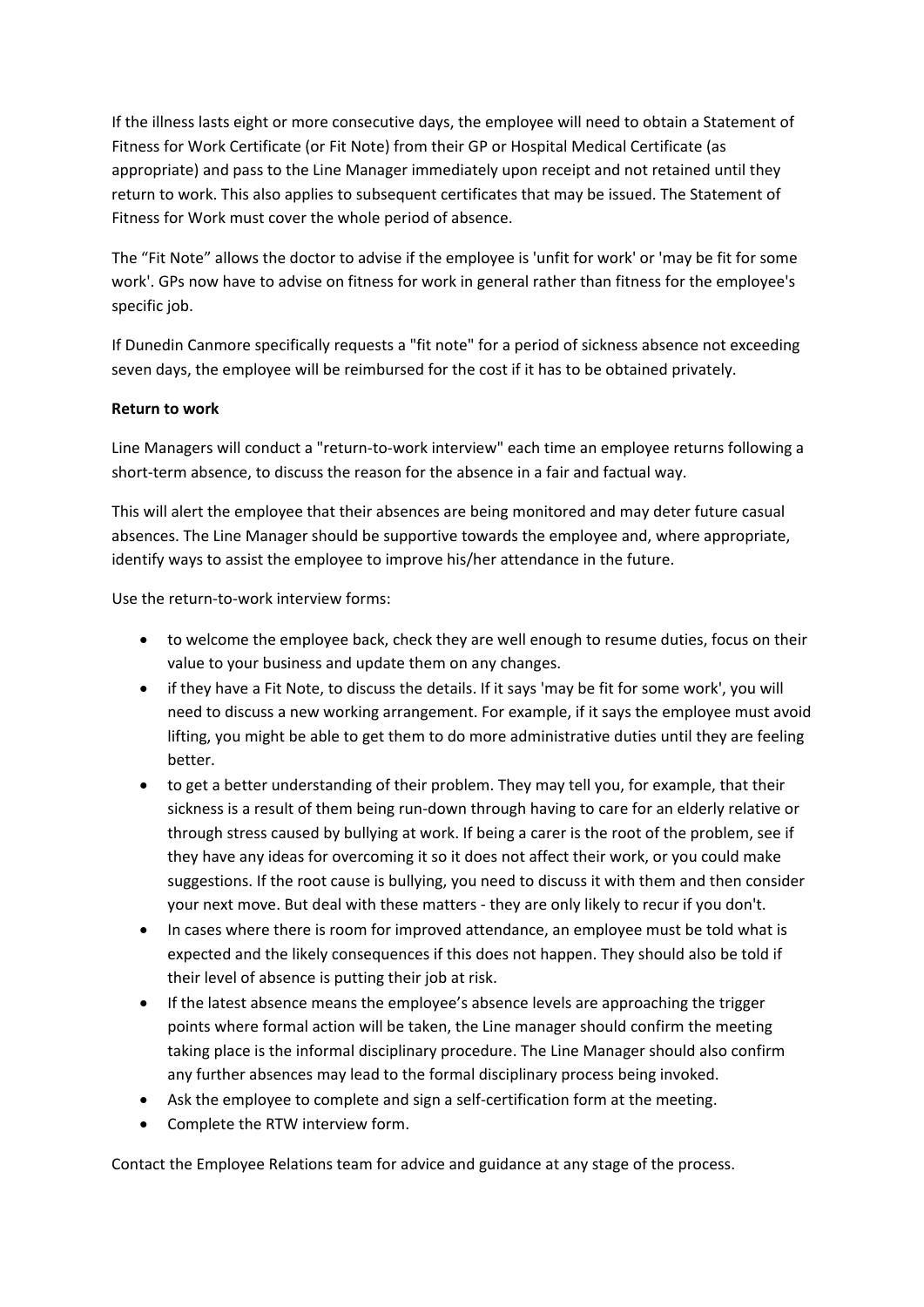#### **Medical Advice**

Seek medical advice, if appropriate, to determine whether there is any underlying medical cause for the employee's frequent absences.

Contact the Employee Relations team for advice and guidance to obtain consent to access medical records to authorise the release of any medical report from the doctor to Dunedin Canmore or to arrange an Occupational Health examination. Dunedin Canmore will meet all costs associated with any such examination and/or medical reports.

#### **Short Term Absence Trigger Points**

The following trigger points have been specified at which formal action will be taken in response to recurring short term absence :

- Three instances of absence in any rolling six month period
- 5 days absence in any rolling six month period
- Any unusual type or pattern of absences that gives cause for concern

#### **Formal Action**

Should an employee reach one of the trigger points the Line Manager should arrange to conduct an investigation meeting with the employee into the reasons for their absences, and also to provide assistance and support where appropriate.

Before taking any formal action in respect of an employee who has had frequent absences from work, the Line Manager/supervisor should take the following action:

- Review all the medical certificates, including any information from the GP or Occupational Health specialist.
- Review all the return to work interview meeting notes to identify anything that needs to be taken into account.
- Check the employee's absence record to obtain an accurate number of days' absence.
- Check the number of separate occasions the employee has been absent.
- Compare the employee's absence record to see if it is worse than other employees in the department.
- Check what action has been taken in other similar cases.
- If the employee is disabled or becomes disabled, you are legally required to make reasonable adjustments to enable the employee to continue working. If absence is related to disability, keep the record separate from other sickness absence.
- Check with the Employee Relations to obtain advice and guidance on the appropriate action to take in line with Dunedin Canmore's procedures.

The Senior Manager may then decide on one of three courses of action: